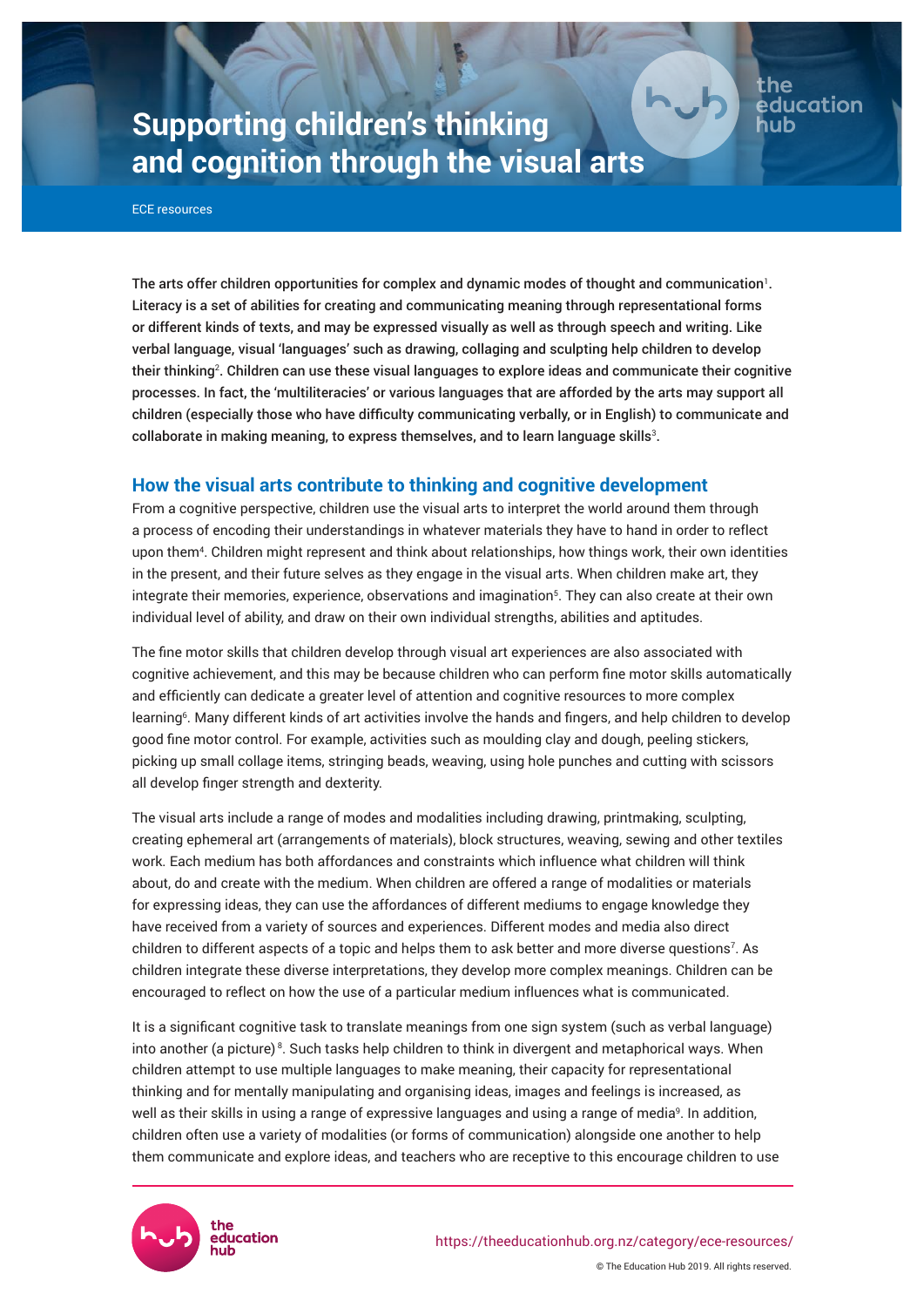as many different sign systems as they need to communicate meaning. For example, children might provide a verbal narration and some expressive gestures alongside a drawing or block construction. A drawing might include images, written letters, numbers or words, symbols (such as flags) and may be accompanied by sound effects and gestures to enhance the meaning of the image $^{10}$ .

## **Concept formation and development**

To make the connections between ideas that promote more abstract and complex thinking, children need a sound understanding of the concepts they are investigating. Producing a visual form of their ideas can help children to distill and crystallise these concepts<sup>11</sup>. For example, discoveries can become clearer when children are drawing: a child trying to draw the shadow of an object may make new discoveries about shadows and how they are formed because he or she has to look closely at the shadow in order to be able to draw it. Similarly, as they attempt to represent particular concepts, children have to think about what components to draw or what might be the essence of a concept. For example, for a toddler, 'dog' might be represented by fur and movement, while an older child might try to draw four legs and a tail. Children can also deepen their understanding of a concept from a very specific representation to a more abstracted understanding: for example, drawing many different kinds of dog can help children to notice the key similarities and differences between breeds. The experience of trying to represent a concept moves children from a surface level understanding to a deeper understanding<sup>12</sup>. Understanding the core features of a concept then enables them to connect it to other ideas and concepts.

## **Extending learning**

Using the arts within a process of inquiry or exploration can encourage children to engage with an idea or topic for longer and to extend their thinking about it by becoming aware of different possibilities for representing it<sup>13</sup>. Drawing and other visual arts help children to process their ideas, questions and misconceptions, and to make their thinking and knowledge visible so that they can extend their ideas. When children draw, they draw their own cognitive understandings about themselves and their worlds rather than trying to create realistic images, and it is these cognitive understandings that teachers should seek to intentionally explore and deepen<sup>14</sup>. For example, to express ideas about birthdays, a child might draw themselves standing next to a table with a birthday cake on it. They might draw the table from above, so that the cake is clearly visible, but draw the candles on the cake front on, because it is more important to the child that they communicate their understandings about having a birthday than that they convey a realistic image. This means that, rather than looking at children's art for evidence of their developing artistic skills, teachers should view children's art as holistic representations of the experience and knowledge children have gained from their sociocultural context. Teachers can focus intentionally on helping children to more clearly represent, clarify or extend their ideas and plan experiences related to the ideas in which children are interested<sup>15</sup> .

# **Enabling diverse thinking**

Some researchers have found that children with English as a second language use the visual arts as mediating devices to help them communicate with others and express ideas<sup>16</sup>. The use of the visual arts can be particularly appropriate for neurodiverse learners and speakers of other languages as they provide the flexibility for children to draw on their particular strengths and skills, and to identify culturally relevant topics and areas of interest that engage them and in which they can be successful'<sup>7</sup>.

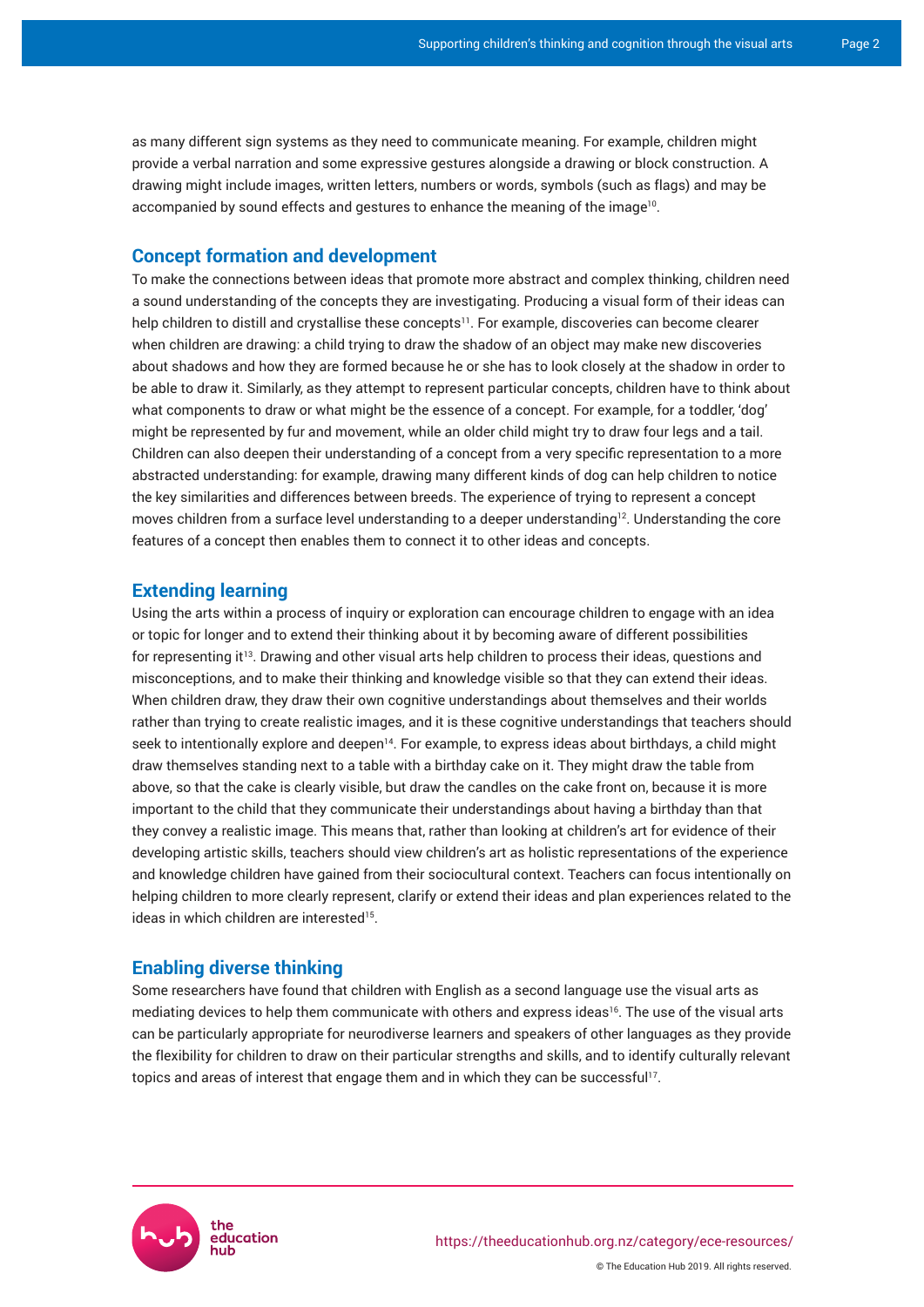# **Working theories and dispositions**

Key outcomes for children in the early childhood years relate to the development of [working theories](https://theeducationhub.org.nz/working-theories/) as a form of cognitive development and for building subject content knowledge, and the development of dispositions that support children in positive learning habits. The visual arts promote both these outcomes.

### **Dispositional learning through the arts**

The visual arts give children opportunities to develop important learning skills, such as observing carefully, engaging in problems that interest them, and persisting when they find something difficult<sup>18</sup>. They learn ways to communicate ideas and feelings, to collaborate with others and to interpret ideas communicated visually. They show initiative and intention, and are able to set goals for their artwork. They learn to reflect on their artwork and on their working processes, and to plan more complex and effective strategies and activities. The dispositions children may develop include engagement, persistence, envisioning and creating, humour, expression, and reflection. These dispositions can be relevant and desirable in other areas of learning<sup>19</sup>. It is important that visual art experiences are integrated into wider topics or projects related to children's interests and that incorporate a range of disciplines.

#### **Using the arts to construct and modify working theories**

As children create and explore using different media to represent things and ideas, they draw upon and modify their existing working theories. Working theories can be modified and developed when teachers encourage children to represent and reflect upon their theories using the visual arts. It is also possible to use artworks to introduce children to the working theories of their peers, and encourage them to compare, clarify and even modify their ideas. For example, a working theory that mummies and daddies are bigger than their children, or that friends always hold hands, might guide their depiction of the important people in their life. Children can adapt their drawing and develop their working theories about how to draw people when they try to draw a person from a side profile, for example, and work out that this might mean only drawing one eye, one arm and one leg.

#### **Recommended further reading**

Brooks, M. (2004). Drawing: The social construction of knowledge. Australian Journal of Early Childhood, 29 (2), 42-49.

Brooks, M. (2009). [What Vygotsky can teach us about young children drawing.](https://artinearlychildhood.org/artec/images/article/ARTEC_2009_Research_Journal_1_Article_1.pdf) International Art in Early Childhood Research Journal, 1(1).

#### **Endnotes**

- 1 Plows, L. (2015). Three-year-old children's visual art experiences. NZ Research in Early Childhood Education Journal, 18, 37 - 51.
- 2 .Brooks, M.L. (2017). Drawing to learn. In Narey, M. (Ed.), Multimodal Perspectives of Language, Literacy, and Learning in Early Childhood. Educating the Young Child (Advances in Theory and Research, Implications for Practice), vol 12. Springer.
- 3 .Richards, R. (2017). Young children's drawings and storytelling: Multimodal transformations that help to mediate complex sociocultural worlds. In Narey,



© The Education Hub 2019. All rights reserved.